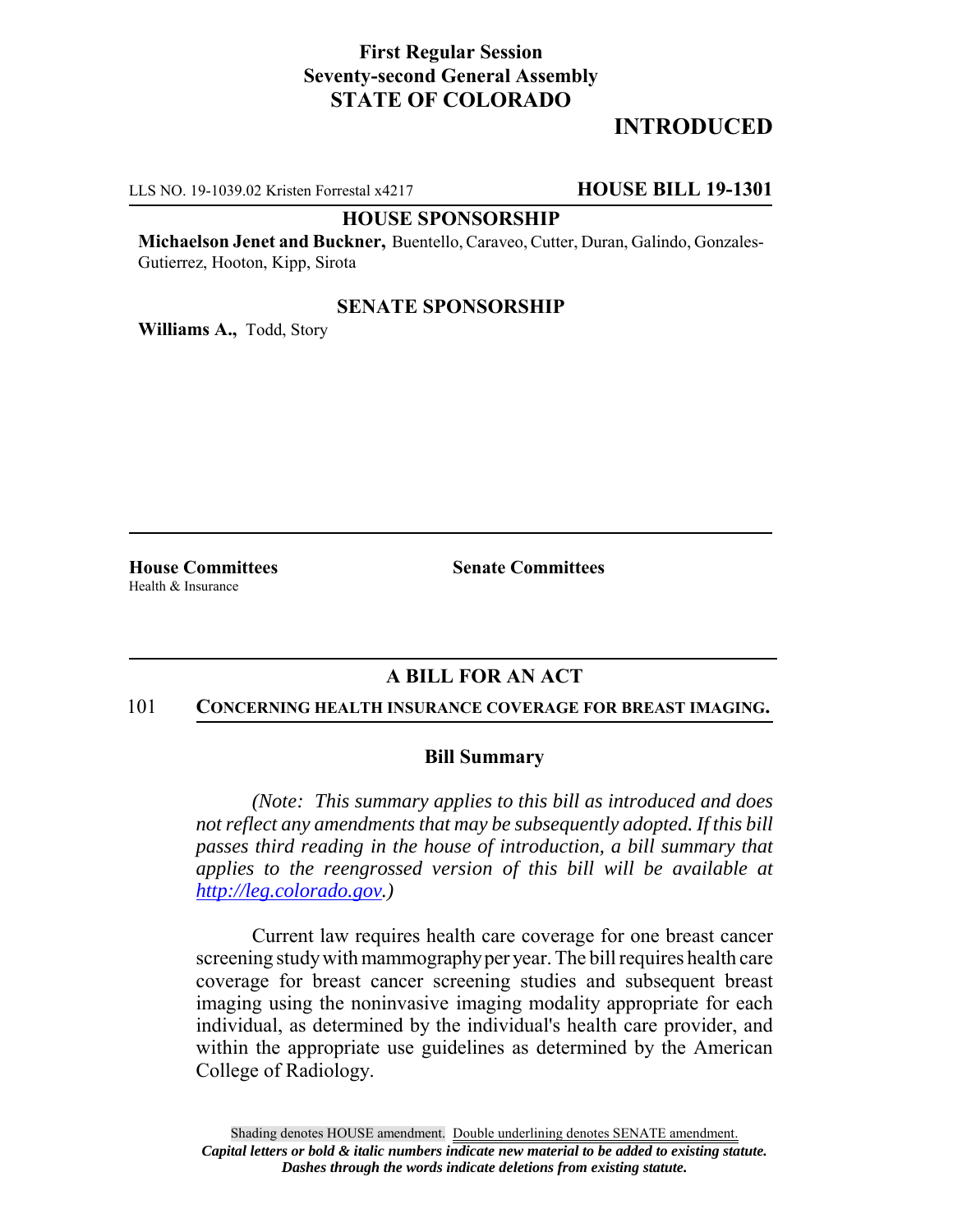*Be it enacted by the General Assembly of the State of Colorado:*

 **SECTION 1. Legislative declaration.** (1) The general assembly hereby finds and declares that:

 (a) Colorado recognizes cancer as a public health burden that affects families, businesses, and communities throughout the state, with one in two men and two in five women diagnosed with the disease at some point in their lifetimes;

 (b) The American Cancer Society estimates that in 2019, twenty-six thousand eight hundred Coloradans will be diagnosed with the disease and eight thousand one hundred twenty Coloradans will die from the disease;

 (c) The agency for health care research and quality of the United States department of health and human services estimates that direct medical costs for cancer in the United States in 2011 were eighty-eight billion seven hundred million dollars;

 (d) National research indicates that, when the disease is diagnosed at later stages, cancer treatment becomes more costly, invasive, and likely to contribute to workplace absenteeism attributable to side effects of more intensive treatment protocols and the time necessary to obtain care;

 (e) While cancer is not wholly preventable, when it is detected early, the likelihood of survival increases and expenses incurred by individuals, families, and the health care system are reduced;

(f) Advances in medical and scientific research have:

 (I) Led to evidenced-based strategies to prevent some cancers, reducing the burden of the disease; and

(II) Diversified and increased the screening modalities that are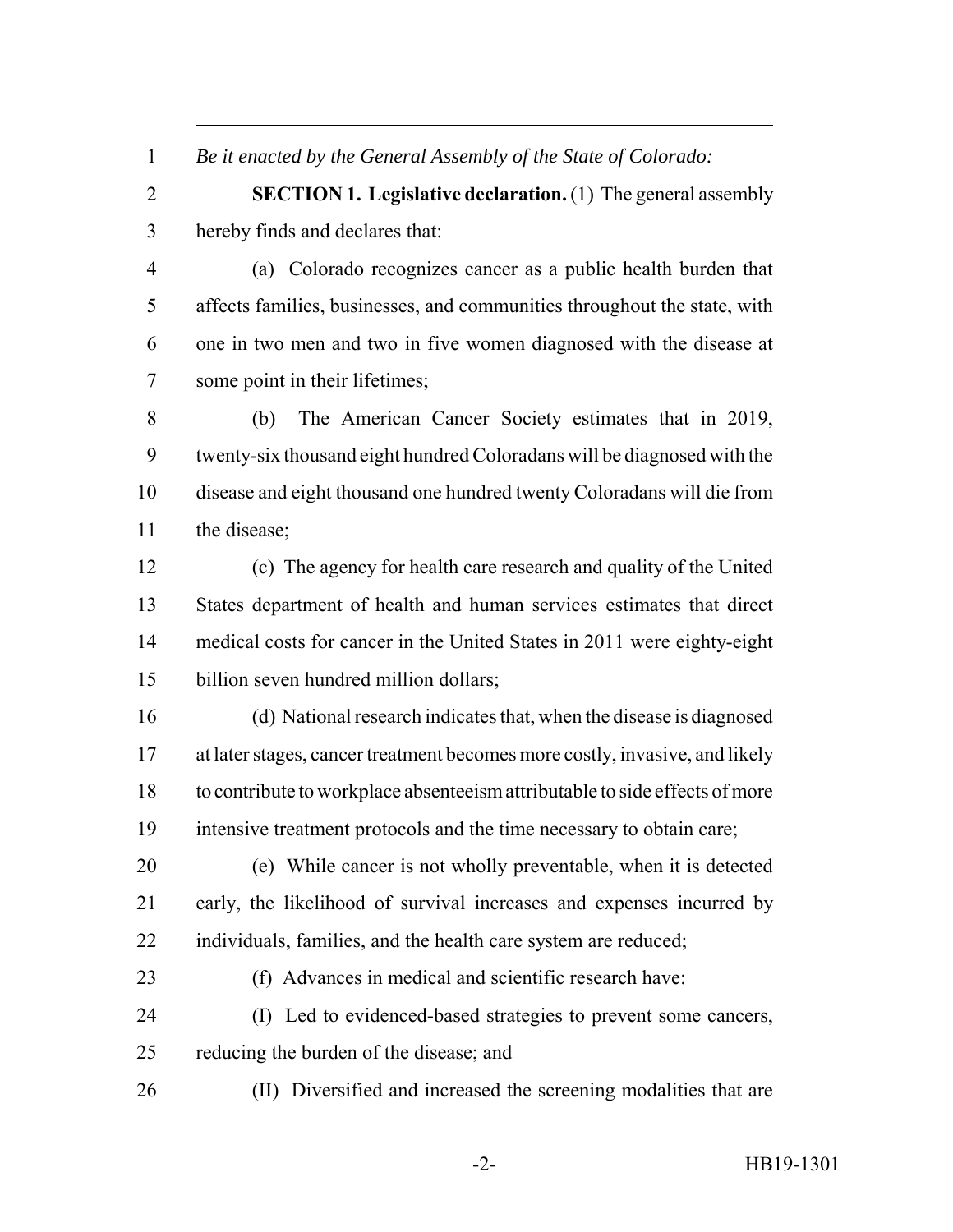available to identify each person's unique risk of cancer and corresponding recommended surveillance to detect the disease at its earliest stages;

 (g) Current law requires health insurance plans to provide coverage for cancer screening to promote early detection of the disease; and

 (h) Coloradans purchasing health insurance plans in this state should have the peace of mind of knowing that their policies include coverage for the most recent medical and scientific advances in cancer screening procedures that have been shown to increase early detection of cancer.

 **SECTION 2.** In Colorado Revised Statutes, 10-16-104, **repeal** (18)(b)(III); and **add** (18)(b.5) and (18)(c)(III.5) as follows:

 **10-16-104. Mandatory coverage provisions - definitions - rules.** (18) **Preventive health care services.** (b) The coverage required by this subsection (18) must include preventive health care services for 17 the following, in accordance with the A or B recommendations of the task force for the particular preventive health care service:

 (III) (A) One breast cancer screening with mammography per year, covering the actual charge for the screening with mammography.

**(B)** (Deleted by amendment, L. 2013.)

22 (C) Benefits for preventive mammography screenings are 23 determined on a calendar year or a contract year basis, which fact must be 24 specified in the policy or contract. The preventive and diagnostic coverages provided pursuant to this subparagraph (III) do not diminish or 26 limit diagnostic benefits otherwise allowable under a policy or contract. 27 If the covered person receives more than one screening in a given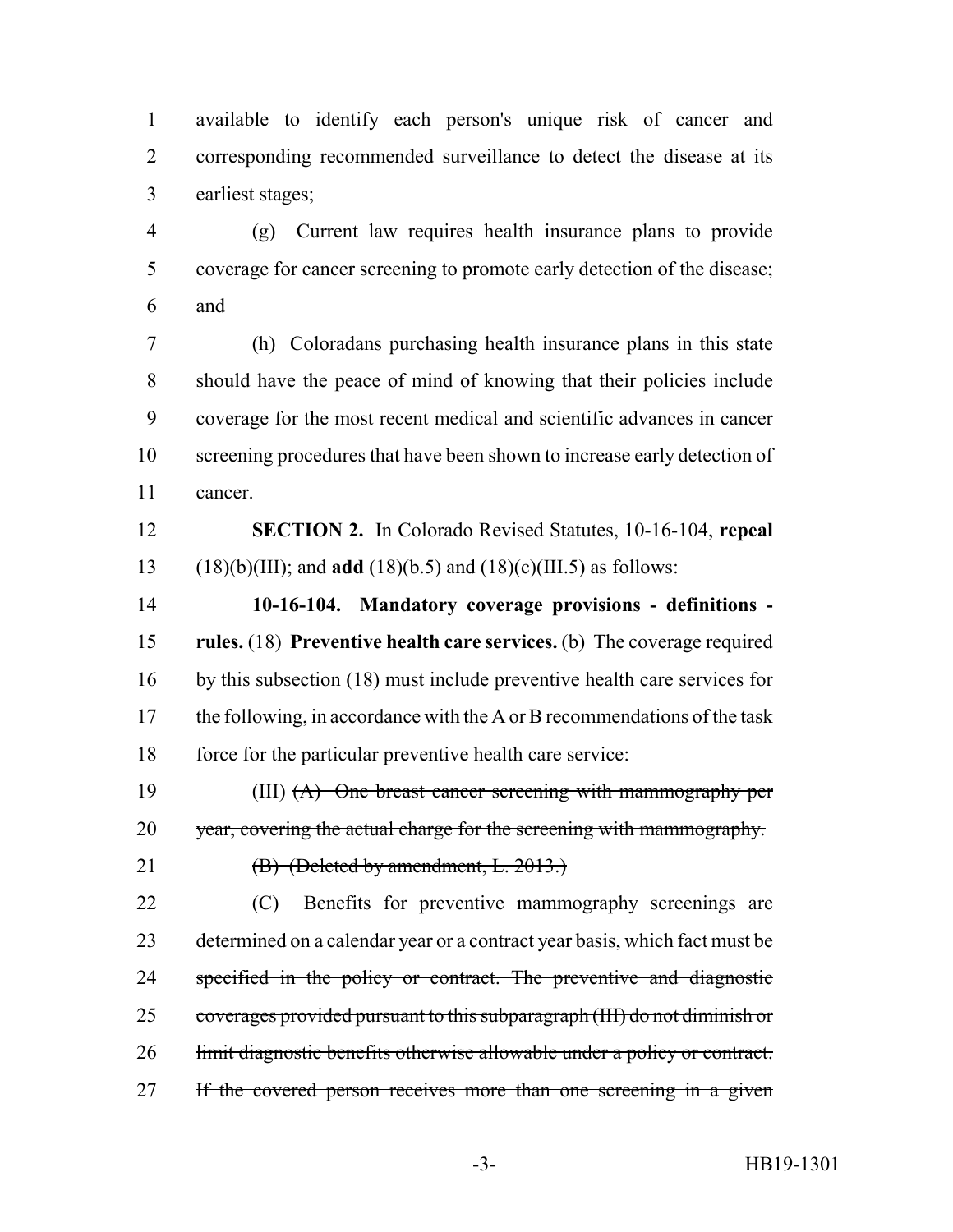1 calendar year or contract year, the other benefit provisions in the policy 2 or contract apply with respect to the additional screenings.

 (D) Notwithstanding the A or B recommendations of the task force, a policy or contract subject to this subsection (18) must cover an annual breast cancer screening with mammography for all individuals possessing at least one risk factor, including a family history of breast cancer, being forty years of age or older, or a genetic predisposition to breast cancer.

 (b.5) (I) THE COVERAGE REQUIRED BY THIS SUBSECTION (18) MUST 10 INCLUDE A PREVENTIVE BREAST CANCER SCREENING STUDY THAT IS WITHIN APPROPRIATE USE GUIDELINES AS DETERMINED BY THE AMERICAN 12 COLLEGE OF RADIOLOGY, OR ITS SUCCESSOR ENTITY, FOR THE ACTUAL COST OF AN ANNUAL BREAST CANCER SCREENING USING THE NONINVASIVE IMAGING MODALITY APPROPRIATE FOR THE COVERED PERSON'S BREAST HEALTH NEEDS, AS DETERMINED BY THE COVERED PERSON'S PROVIDER.

 (II) (A) FOR ANY BREAST IMAGING PERFORMED AFTER THE BREAST CANCER SCREENING STUDY, WHETHER IT IS DIAGNOSTIC BREAST IMAGING FOR FURTHER EVALUATION OR SUPPLEMENTAL BREAST IMAGING WITHIN THE SAME CALENDAR YEAR BASED ON FACTORS INCLUDING A HIGH LIFETIME RISK FOR BREAST CANCER OR HIGH BREAST DENSITY, THE 21 NONINVASIVE IMAGING MODALITY OR MODALITIES USED MUST BE THE SAME AS, OR COMPARABLE TO, THE MODALITY OR MODALITIES USED FOR 23 THE BREAST CANCER SCREENING STUDY.

**(B) IF THE NONINVASIVE IMAGING MODALITY IS RECOMMENDED BY**  THE COVERED PERSON'S PROVIDER AND THE BREAST IMAGING IS WITHIN APPROPRIATE USE GUIDELINES AS DETERMINED BY THE AMERICAN 27 COLLEGE OF RADIOLOGY, OR ITS SUCCESSOR ENTITY, THE COVERED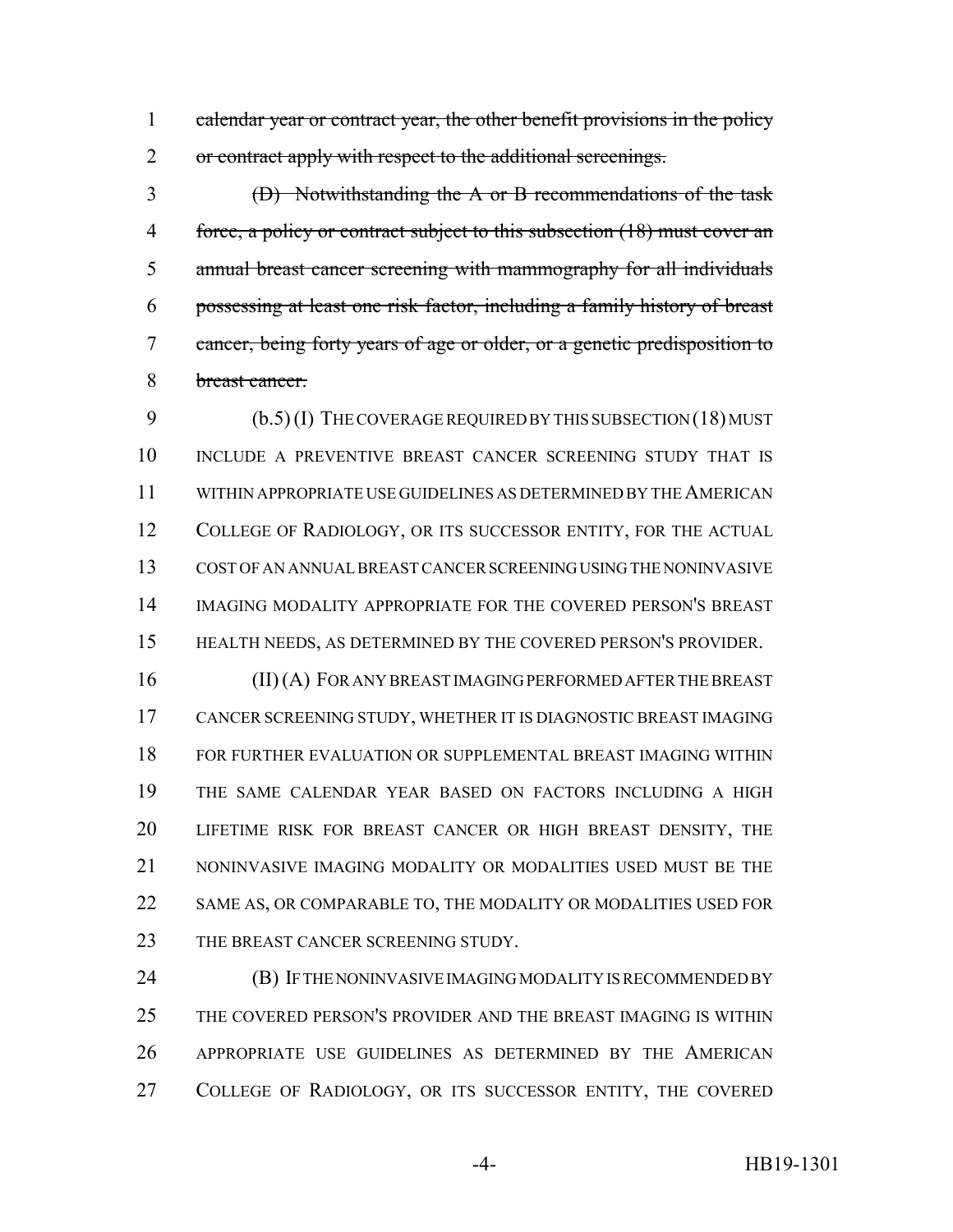PERSON IS NOT RESPONSIBLE FOR ANY COST-SHARING AMOUNTS.

 (C) IF THE COVERED PERSON RECEIVES MORE THAN ONE BREAST IMAGING THAT IS IN EXCESS OF WHAT IS RECOMMENDED BY THE AMERICAN COLLEGE OF RADIOLOGY, OR ITS SUCCESSOR ENTITY, IN A GIVEN CALENDAR YEAR OR CONTRACT YEAR, THE OTHER BENEFIT PROVISIONS IN THE POLICY OR CONTRACT APPLY WITH RESPECT TO THE ADDITIONAL BREAST IMAGING.

 (III) BENEFITS FOR PREVENTIVE BREAST CANCER SCREENING STUDIES AND BREAST IMAGING ARE DETERMINED ON A CALENDAR YEAR OR A CONTRACT YEAR BASIS.THE PREVENTIVE AND DIAGNOSTIC COVERAGES PROVIDED PURSUANT TO THIS SUBSECTION (18)(b.5) DO NOT DIMINISH OR LIMIT DIAGNOSTIC BENEFITS OTHERWISE ALLOWABLE UNDER A POLICY OR CONTRACT.

 (IV) NOTWITHSTANDING THE OTHER COVERAGE PROVISIONS OF THIS SUBSECTION (18)(b.5), A POLICY OR CONTRACT SUBJECT TO THIS SUBSECTION (18) MUST COVER AN ANNUAL BREAST CANCER SCREENING USING THE APPROPRIATE NONINVASIVE IMAGING MODALITY OR COMBINATION OF MODALITIES RECOGNIZED BY THE AMERICAN COLLEGE OF RADIOLOGY, OR ITS SUCCESSOR ENTITY, FOR ALL INDIVIDUALS POSSESSING AT LEAST ONE RISK FACTOR FOR BREAST CANCER, INCLUDING:

**(A) A FAMILY HISTORY OF BREAST CANCER;** 

(B) BEING FORTY YEARS OF AGE OR OLDER; OR

23 (C) AN INCREASED LIFETIME RISK OF BREAST CANCER DETERMINED 24 BY A RISK FACTOR MODEL SUCH AS TYRER-CUZICK, BRCAPRO, OR GAIL

OR BY OR OTHER CLINICALLY APPROPRIATE RISK ASSESSMENT MODELS.

(c) For purposes of this subsection (18):

(III.5) "BREAST CANCER SCREENING STUDY" AND "BREAST